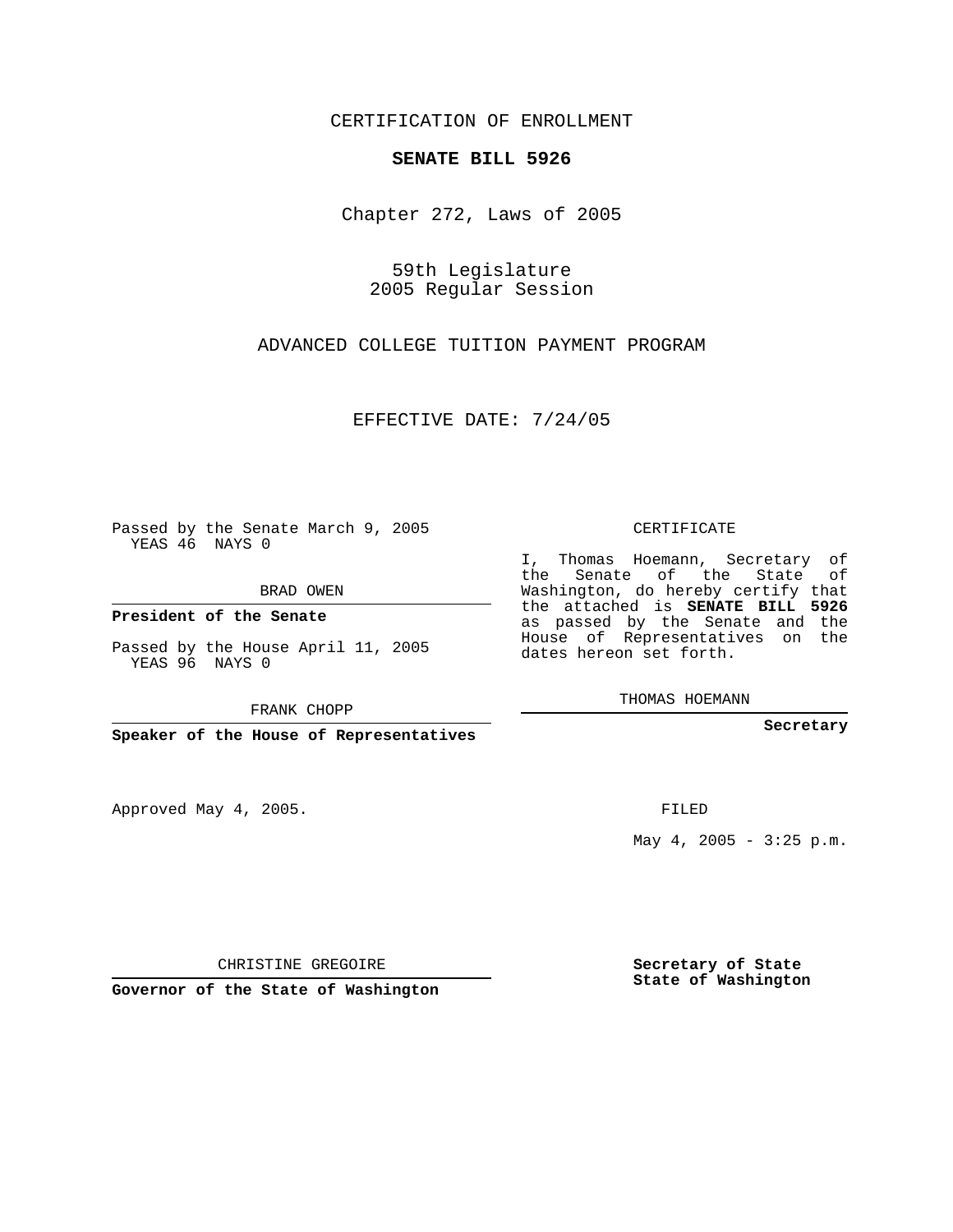## **SENATE BILL 5926** \_\_\_\_\_\_\_\_\_\_\_\_\_\_\_\_\_\_\_\_\_\_\_\_\_\_\_\_\_\_\_\_\_\_\_\_\_\_\_\_\_\_\_\_\_

\_\_\_\_\_\_\_\_\_\_\_\_\_\_\_\_\_\_\_\_\_\_\_\_\_\_\_\_\_\_\_\_\_\_\_\_\_\_\_\_\_\_\_\_\_

Passed Legislature - 2005 Regular Session

**State of Washington 59th Legislature 2005 Regular Session**

**By** Senators McAuliffe, Schmidt, Pridemore, Kohl-Welles, Rockefeller, Shin and Schoesler; by request of Committee on Advanced College Tuition Payment

Read first time 02/15/2005. Referred to Committee on Early Learning, K-12 & Higher Education.

 1 AN ACT Relating to the advanced college tuition payment program; 2 amending RCW 28B.95.020, 28B.95.030, 28B.95.090, 28B.95.110, and 3 6.15.010; and adding a new section to chapter 28B.95 RCW.

4 BE IT ENACTED BY THE LEGISLATURE OF THE STATE OF WASHINGTON:

 5 **Sec. 1.** RCW 28B.95.020 and 2004 c 275 s 59 are each amended to 6 read as follows:

 7 The definitions in this section apply throughout this chapter, 8 unless the context clearly requires otherwise.

 9 (1) "Academic year" means the regular nine-month, three-quarter, or 10 two-semester period annually occurring between ((July 1st and June 11 30th)) August 1st and July 31st.

 (2) "Account" means the Washington advanced college tuition payment program account established for the deposit of all money received by the board from eligible purchasers and interest earnings on investments of funds in the account, as well as for all expenditures on behalf of eligible beneficiaries for the redemption of tuition units and for the development of any authorized college savings program pursuant to RCW 28B.95.150.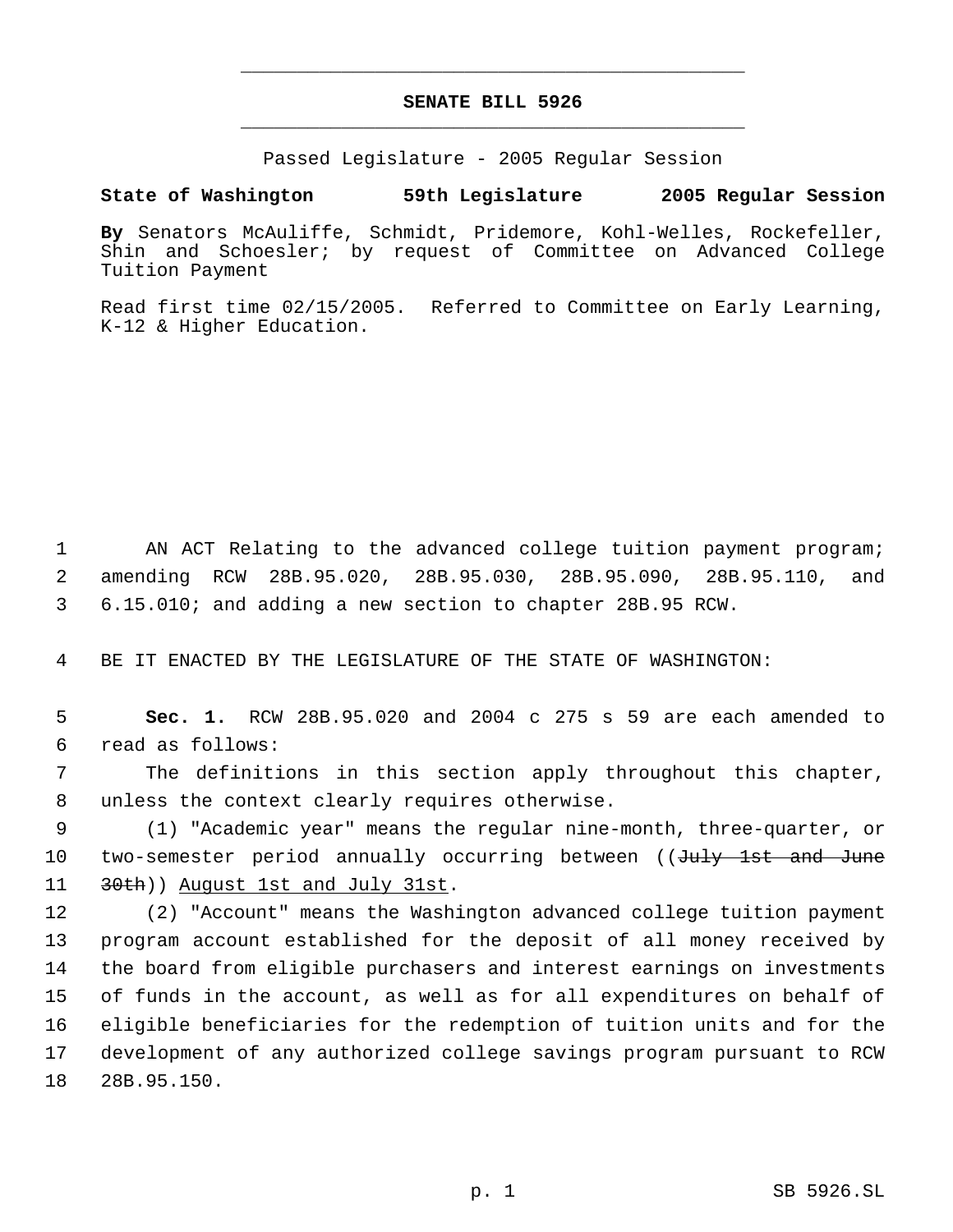(3) "Board" means the higher education coordinating board as defined in chapter 28B.76 RCW.

 (4) "Committee on advanced tuition payment" or "committee" means a committee of the following members: The state treasurer, the director of the office of financial management, the executive director of the higher education coordinating board, or their designees, and two members to be appointed by the governor, one representing program participants and one private business representative with marketing, public relations, or financial expertise.

 (5) "Governing body" means the committee empowered by the legislature to administer the Washington advanced college tuition payment program.

 (6) "Contractual obligation" means a legally binding contract of the state with the purchaser and the beneficiary establishing that purchases of tuition units will be worth the same number of tuition units at the time of redemption as they were worth at the time of the purchase.

 (7) "Eligible beneficiary" means the person for whom the tuition unit will be redeemed for attendance at an institution of higher education. The beneficiary is that person named by the purchaser at the time that a tuition unit contract is accepted by the governing 22 body. ((With the exception of tuition unit contracts purchased by)) 23 Qualified organizations, as allowed under section 529 of the federal 24 internal revenue code, purchasing tuition unit contracts as future 25 scholarships((<del>, the beneficiary must reside in the state of Washington</del> or otherwise be a resident of the state of Washington at the time the 27 tuition unit contract is accepted by the governing body)) need not designate a beneficiary at the time of purchase.

 (8) "Eligible purchaser" means an individual or organization that has entered into a tuition unit contract with the governing body for the purchase of tuition units for an eligible beneficiary.

 (9) "Full-time tuition charges" means resident tuition charges at a state institution of higher education for enrollments between ten credits and eighteen credit hours per academic term.

 (10) "Institution of higher education" means an institution that offers education beyond the secondary level and is recognized by the internal revenue service under chapter 529 of the internal revenue code.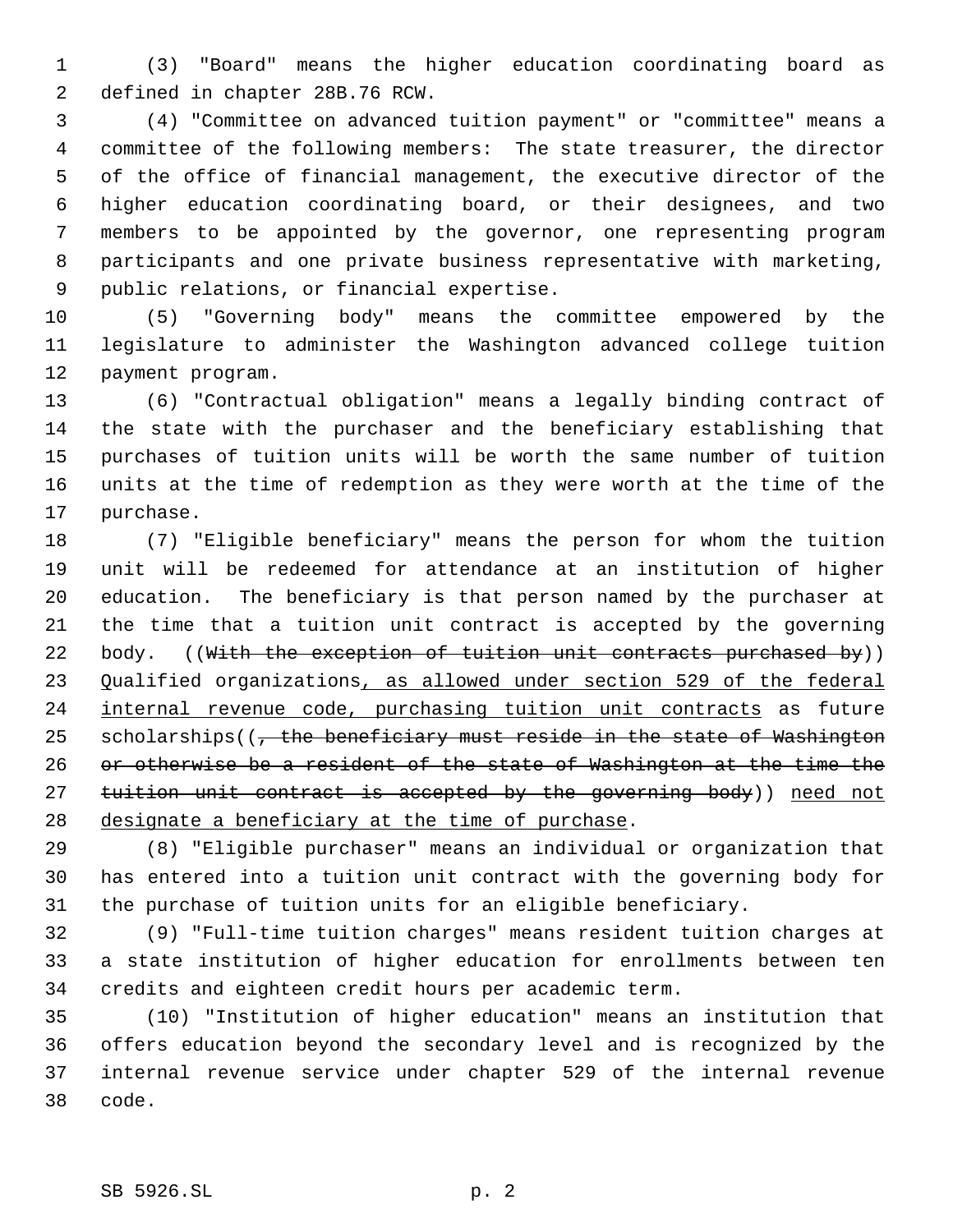(11) "Investment board" means the state investment board as defined in chapter 43.33A RCW.

 (12) "State institution of higher education" means institutions of higher education as defined in RCW 28B.10.016.

 (13) "Tuition and fees" means undergraduate tuition and services and activities fees as defined in RCW 28B.15.020 and 28B.15.041 rounded 7 to the nearest whole dollar. ((The maximum tuition and fees charges recognized for beneficiaries enrolled in a state technical college 9 shall be equal to the tuition and fees for the community college 10 system.)) For purposes of this chapter, services and activities fees 11 do not include fees charged for the payment of bonds heretofore or 12 hereafter issued for, or other indebtedness incurred to pay, all or 13 part of the cost of acquiring, constructing, or installing any lands, buildings, or facilities.

 (14) "Tuition unit contract" means a contract between an eligible purchaser and the governing body, or a successor agency appointed for administration of this chapter, for the purchase of tuition units for a specified beneficiary that may be redeemed at a later date for an equal number of tuition units.

 (15) "Unit purchase price" means the minimum cost to purchase one tuition unit for an eligible beneficiary. Generally, the minimum 22 purchase price is one percent of the undergraduate ((weighted average)) tuition and fees for the current year, rounded to the nearest whole dollar, adjusted for the costs of administration and adjusted to ensure the actuarial soundness of the account. The analysis for price setting shall also include, but not be limited to consideration of past and projected patterns of tuition increases, program liability, past and projected investment returns, and the need for a prudent stabilization reserve.

 $($   $($   $($   $+16)$  "Weighted average tuition" shall be calculated as the sum of 31 the undergraduate tuition and services and activities fees for each four-year state institution of higher education, multiplied by the respective full-time equivalent student enrollment at each institution divided by the sum total of undergraduate full-time equivalent student enrollments of all four-year state institutions of higher education, rounded to the nearest whole dollar.

(17) "Weighted average tuition unit" is the value of the weighted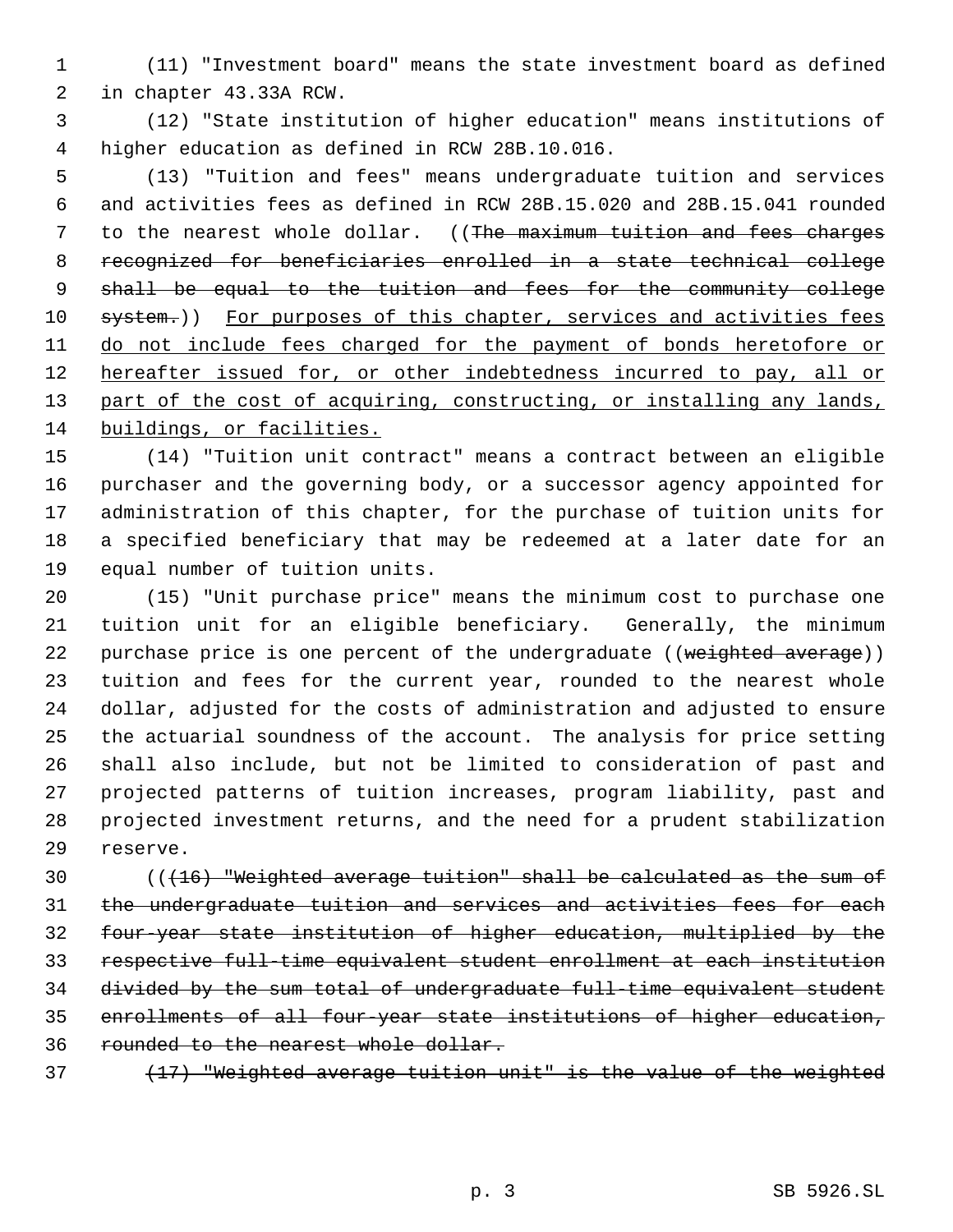average tuition and fees divided by one hundred. The weighted average

is the basis upon which tuition benefits may be calculated as the basis

for any refunds provided from the program.))

 **Sec. 2.** RCW 28B.95.030 and 2000 c 14 s 3 are each amended to read as follows:

 (1) The Washington advanced college tuition payment program shall be administered by the committee on advanced tuition payment which shall be chaired by the executive director of the board. The committee shall be supported by staff of the board.

 (2)(a) The Washington advanced college tuition payment program shall consist of the sale of tuition units, which may be redeemed by the beneficiary at a future date for an equal number of tuition units regardless of any increase in the price of tuition, that may have occurred in the interval.

 (b) Each purchase shall be worth a specific number of or fraction of tuition units at each state institution of higher education as determined by the governing body.

 (c) The number of tuition units necessary to pay for a full year's, full-time undergraduate tuition and fee charges at a state institution of higher education shall be set by the governing body at the time a purchaser enters into a tuition unit contract.

 (d) The governing body may limit the number of tuition units purchased by any one purchaser or on behalf of any one beneficiary, however, no limit may be imposed that is less than that necessary to achieve four years of full-time, undergraduate tuition charges at a state institution of higher education. The governing body also may, at its discretion, limit the number of participants, if needed, to ensure the actuarial soundness and integrity of the program.

 (e) While the Washington advanced college tuition payment program is designed to help all citizens of the state of Washington, the governing body may determine residency requirements for eligible purchasers and eligible beneficiaries to ensure the actuarial soundness 33 and integrity of the program.

 (3)(a) No tuition unit may be redeemed until two years after the purchase of the unit. Units may be redeemed for enrollment at any institution of higher education that is recognized by the internal revenue service under chapter 529 of the internal revenue code.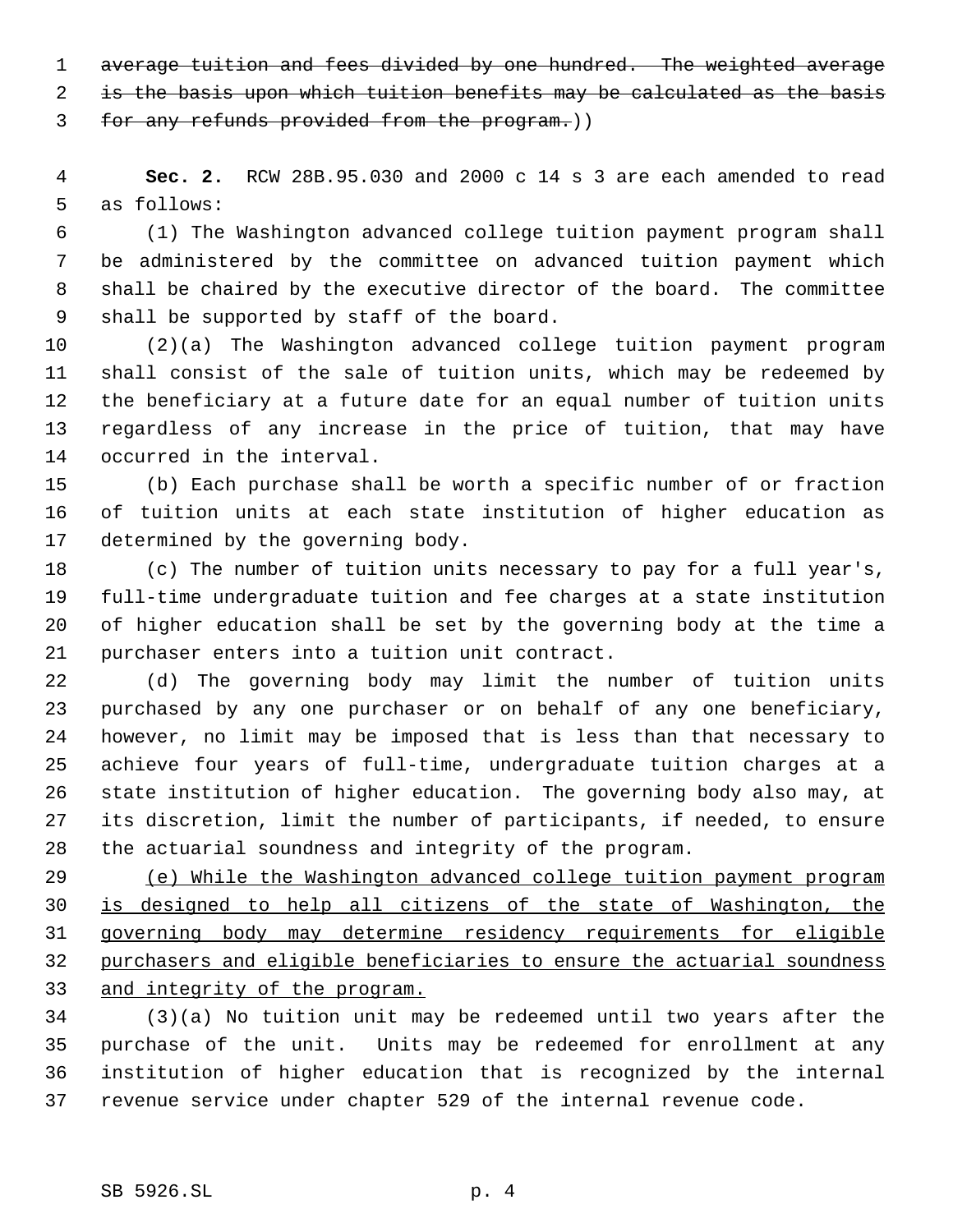(b) Units redeemed at a nonstate institution of higher education or for graduate enrollment shall be redeemed at the rate for state public institutions in effect at the time of redemption.

 (4) The governing body shall determine the conditions under which the tuition benefit may be transferred to another family member. In permitting such transfers, the governing body may not allow the tuition benefit to be bought, sold, bartered, or otherwise exchanged for goods and services by either the beneficiary or the purchaser.

 (5) The governing body shall administer the Washington advanced college tuition payment program in a manner reasonably designed to be actuarially sound, such that the assets of the trust will be sufficient to defray the obligations of the trust including the costs of administration. The governing body may, at its discretion, discount the minimum purchase price for certain kinds of purchases such as those from families with young children, as long as the actuarial soundness of the account is not jeopardized.

 (6) The governing body shall annually determine current value of a 18 tuition unit ((and the value of the weighted average tuition unit)).

 (7) The governing body shall promote, advertise, and publicize the Washington advanced college tuition payment program.

 (8) In addition to any other powers conferred by this chapter, the governing body may:

 (a) Impose reasonable limits on the number of tuition units or 24 units that may be used in any one year;

 (b) Determine and set any time limits, if necessary, for the use of 26 benefits under this chapter;

 (c) Impose and collect administrative fees and charges in connection with any transaction under this chapter;

 (d) Appoint and use advisory committees as needed to provide program direction and guidance;

 (e) Formulate and adopt all other policies and rules necessary for the efficient administration of the program;

 (f) Consider the addition of an advanced payment program for room and board contracts and also consider a college savings program;

 (g) Purchase insurance from insurers licensed to do business in the state, to provide for coverage against any loss in connection with the account's property, assets, or activities or to further insure the value of the tuition units;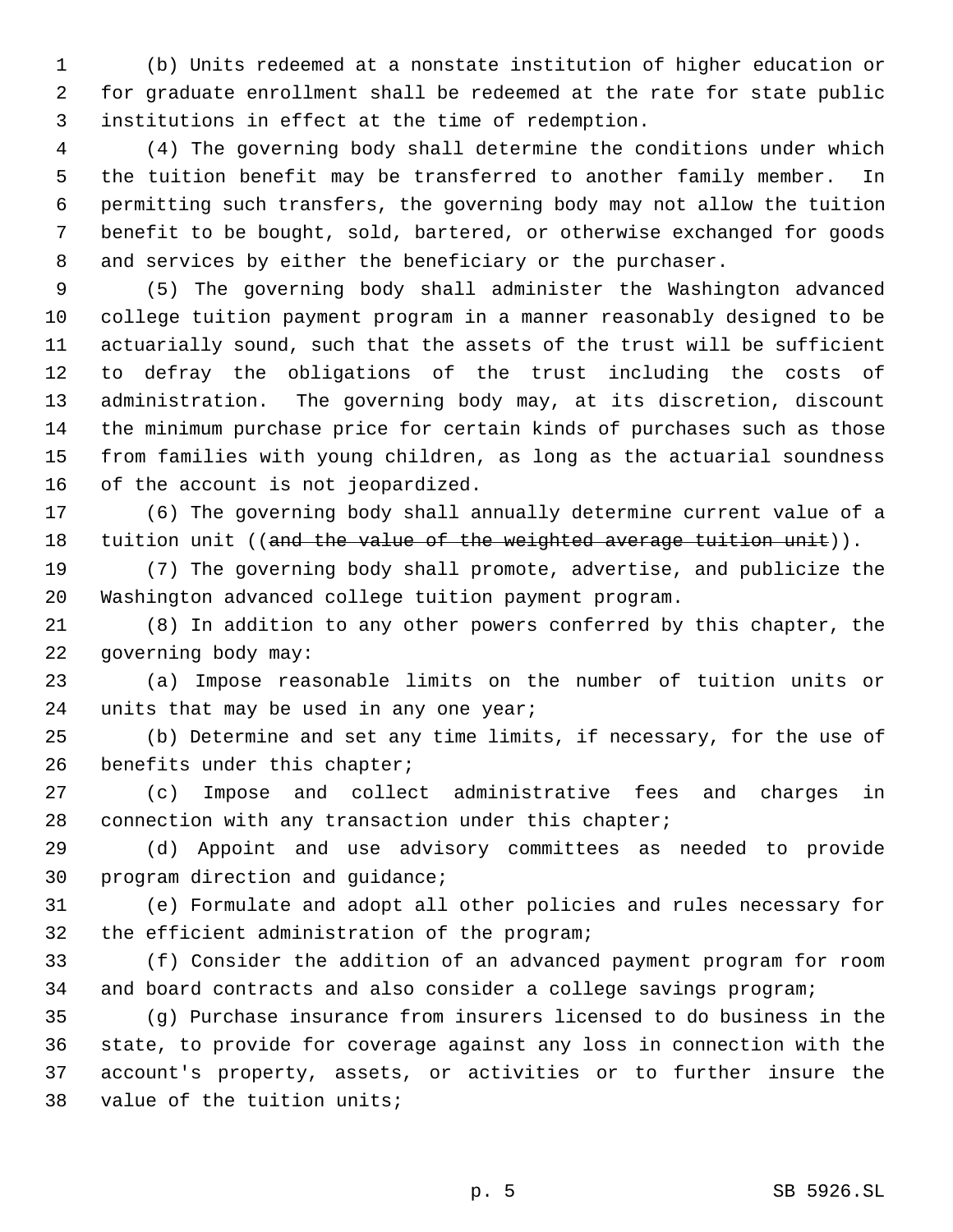(h) Make, execute, and deliver contracts, conveyances, and other instruments necessary to the exercise and discharge of its powers and duties under this chapter;

 (i) Contract for the provision for all or part of the services necessary for the management and operation of the program with other state or nonstate entities authorized to do business in the state;

 (j) Contract for other services or for goods needed by the 8 governing body in the conduct of its business under this chapter;

 (k) Contract with financial consultants, actuaries, auditors, and other consultants as necessary to carry out its responsibilities under this chapter;

 (l) Solicit and accept cash donations and grants from any person, governmental agency, private business, or organization; and

 (m) Perform all acts necessary and proper to carry out the duties and responsibilities of this program under this chapter.

 **Sec. 3.** RCW 28B.95.090 and 1997 c 289 s 9 are each amended to read as follows:

 (1) In the event that the state determines that the program is not financially feasible, or for any other reason, the state may declare the discontinuance of the program. At the time of such declaration, the governing body will cease to accept any further tuition unit contracts or purchases.

 (2) The remaining tuition units for all beneficiaries who have either enrolled in higher education or who are within four years of graduation from a secondary school shall be honored until such tuition units have been exhausted, or for ten fiscal years from the date that the program has been discontinued, whichever comes first. All other contract holders shall receive a refund equal to the value of the 29 current ((weighted average)) tuition units in effect at the time that the program was declared discontinued.

 (3) At the end of the ten-year period, any tuition units remaining unused by currently active beneficiaries enrolled in higher education 33 shall be refunded at the value of the current ((weighted average)) tuition unit in effect at the end of that ten-year period.

 (4) At the end of the ten-year period, all other funds remaining in the account not needed to make refunds or to pay for administrative costs shall be deposited to the state general fund.

## SB 5926.SL p. 6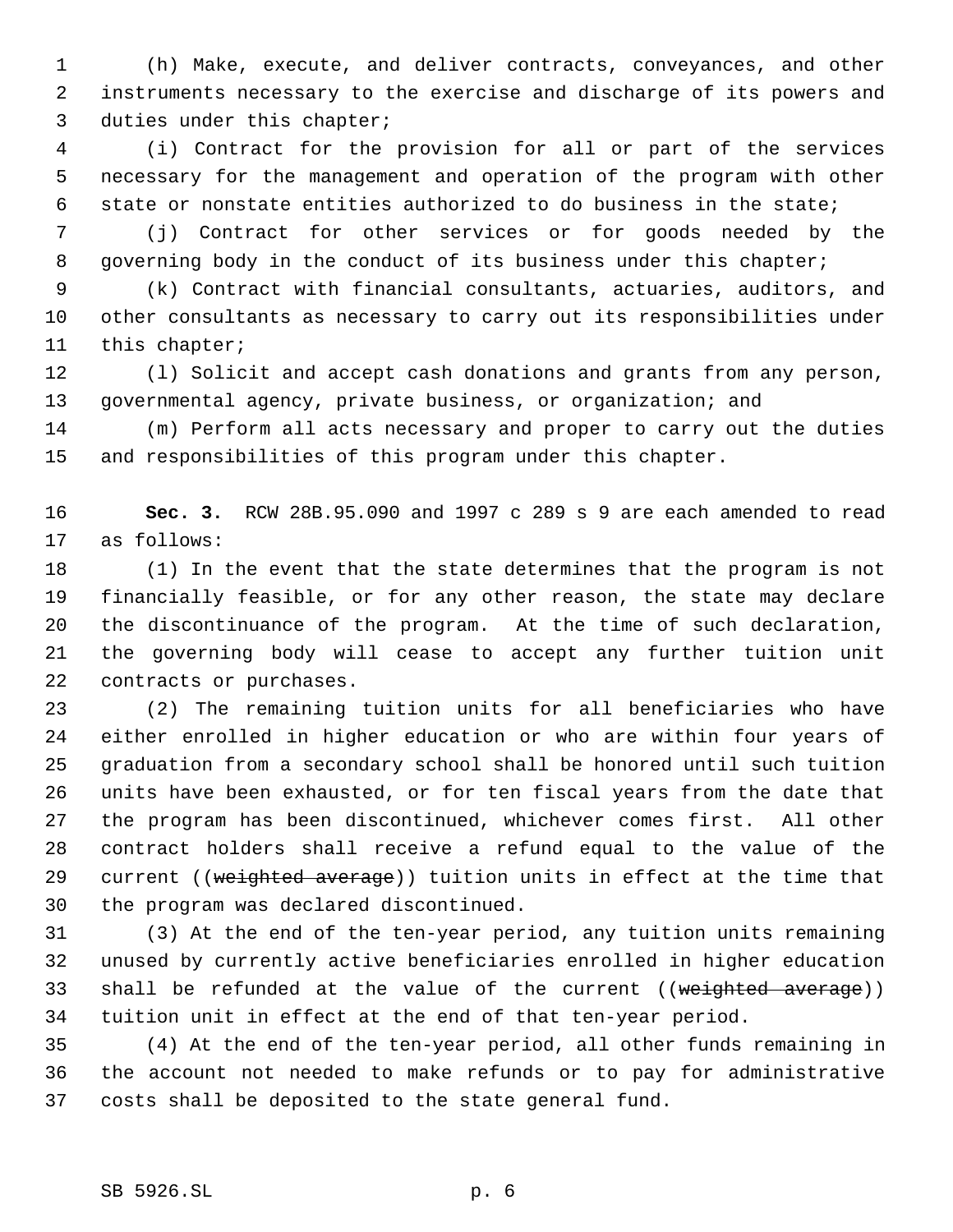(5) The governing body may make refunds under other exceptional circumstances as it deems fit, however, no tuition units may be honored after the end of the tenth fiscal year following the declaration of discontinuance of the program.

 **Sec. 4.** RCW 28B.95.110 and 2001 c 184 s 3 are each amended to read as follows:

 (1) The intent of the Washington advanced college tuition payment program is to redeem tuition units for attendance at an institution of higher education. Refunds shall be issued under specific conditions that may include the following:

 (a) Certification that the beneficiary, who is eighteen years of age or older, will not attend an institution of higher education, will 13 result in a refund not to exceed the current ((weighted average tuition 14 and fees)) value, as determined by the governing body, in effect at the time of such certification minus a penalty at the rate established by the ((internal revenue service under chapter [section] 529 of the internal revenue code. No more than one hundred tuition units may be refunded per year to any individual making this certification)) 19 governing body. The refund shall be made no sooner than ninety days after such certification, less any administrative processing fees assessed by the governing body;

 (b) If there is certification of the death or disability of the beneficiary, the refund shall be equal to one hundred percent of any remaining unused tuition units at the current value, as determined by the governing body, at the time that such certification is submitted to the governing body, less any administrative processing fees assessed by the governing body;

 (c) If there is certification by the student of graduation or program completion, the refund shall be as great as one hundred percent of any remaining unused tuition units at the current value, as determined by the governing body, at the time that such certification is submitted to the governing body, less any administrative processing fees assessed by the governing body. The governing body may, at its discretion, impose a penalty if needed to comply with federal tax rules;

 (d) If there is certification of other tuition and fee scholarships, which will cover the cost of tuition for the eligible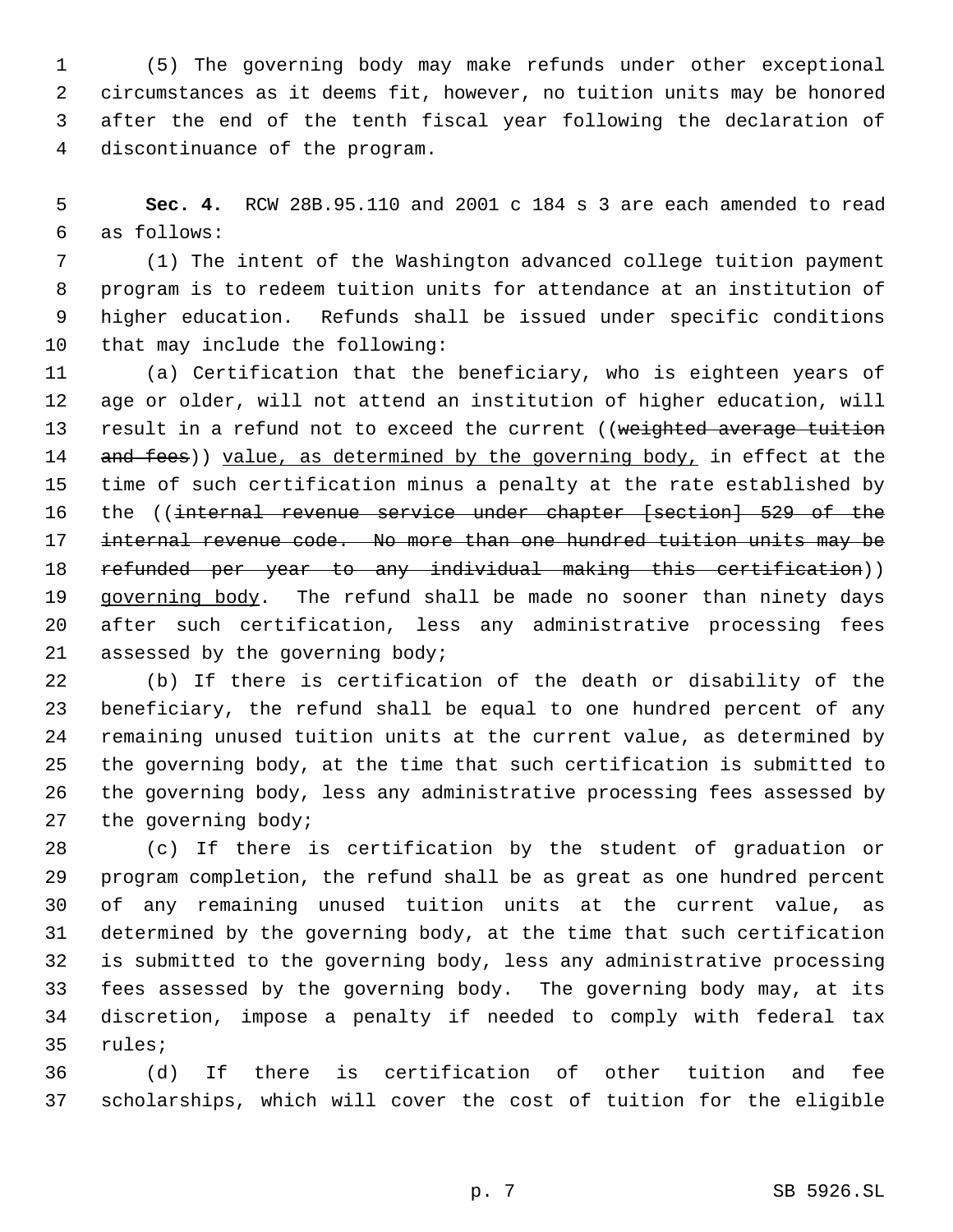beneficiary. The refund shall be equal to one hundred percent of the current value of tuition units, as determined by the governing body, in effect at the time of the refund request, less any administrative processing fees assessed by the governing body. The refund under this subsection may not exceed the value of the scholarship;

 (e) Incorrect or misleading information provided by the purchaser or beneficiaries may result in a refund of the purchaser's investment, less any administrative processing fees assessed by the governing body. The value of the refund will not exceed the actual dollar value of the purchaser's contributions; and

 (f) The governing body may determine other circumstances qualifying for refunds of remaining unused tuition units and may determine the value of that refund.

 (2) With the exception of subsection (1)(b), (e), and (f) of this section no refunds may be made before the units have been held for two years.

 NEW SECTION. **Sec. 5.** A new section is added to chapter 28B.95 RCW to read as follows:

 In regard to bankruptcy filings and enforcement of judgments under Title 6 RCW, tuition units purchased more than two years prior to the date of filing or judgment will be considered excluded personal assets.

 **Sec. 6.** RCW 6.15.010 and 2002 c 265 s 1 are each amended to read as follows:

 Except as provided in RCW 6.15.050, the following personal property shall be exempt from execution, attachment, and garnishment:

 (1) All wearing apparel of every individual and family, but not to exceed one thousand dollars in value in furs, jewelry, and personal ornaments for any individual.

 (2) All private libraries of every individual, but not to exceed fifteen hundred dollars in value, and all family pictures and keepsakes.

 (3) To each individual or, as to community property of spouses maintaining a single household as against a creditor of the community, to the community:

 (a) The individual's or community's household goods, appliances, furniture, and home and yard equipment, not to exceed two thousand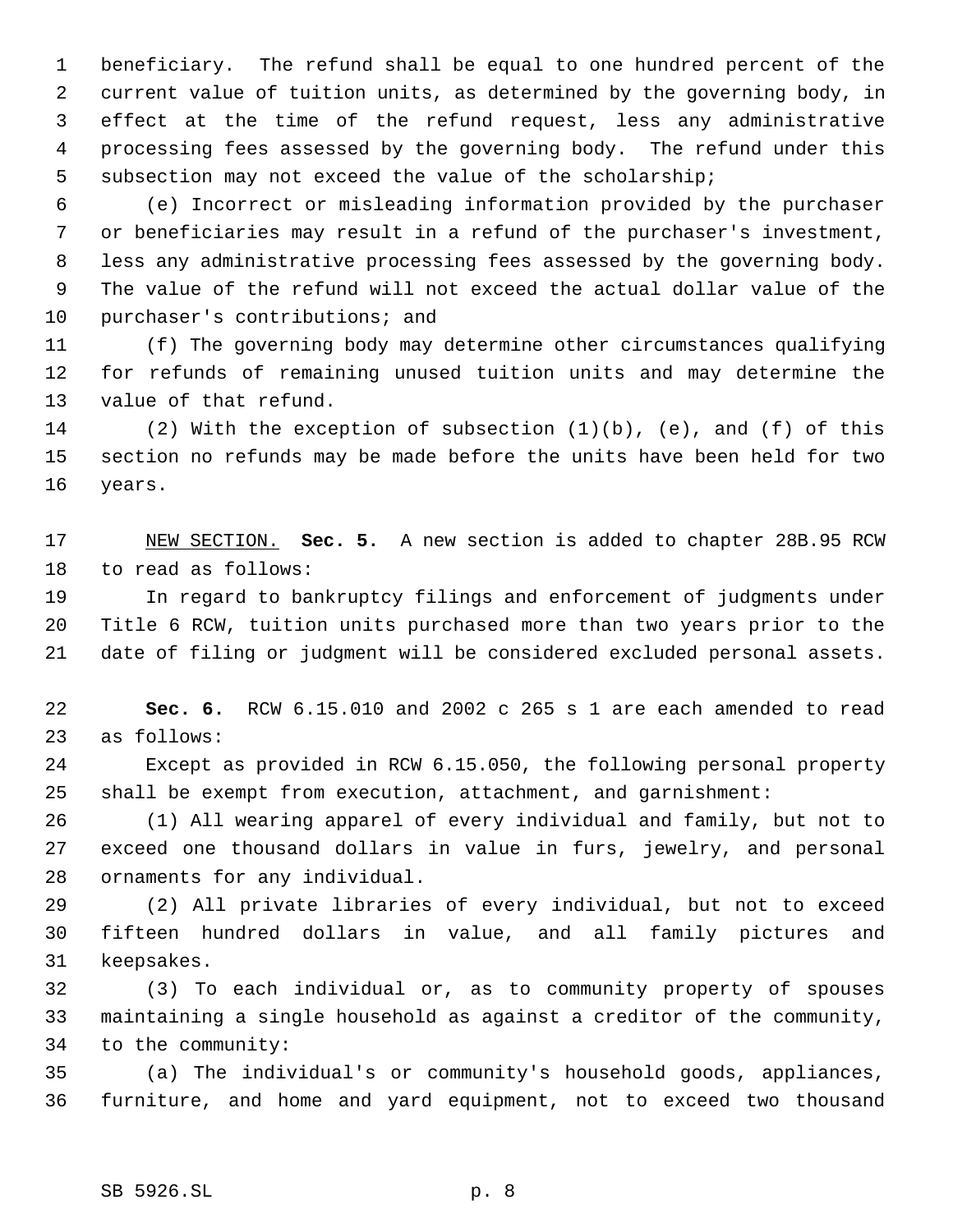seven hundred dollars in value for the individual or five thousand four hundred dollars for the community, said amount to include provisions and fuel for the comfortable maintenance of the individual or community;

 (b) Other personal property, except personal earnings as provided under RCW 6.15.050(1), not to exceed two thousand dollars in value, of which not more than two hundred dollars in value may consist of cash, and of which not more than two hundred dollars in value may consist of bank accounts, savings and loan accounts, stocks, bonds, or other securities;

 (c) For an individual, a motor vehicle used for personal transportation, not to exceed two thousand five hundred dollars or for a community two motor vehicles used for personal transportation, not to exceed five thousand dollars in aggregate value;

 (d) Any past due, current, or future child support paid or owed to 16 the debtor, which can be traced;

 (e) All professionally prescribed health aids for the debtor or a 18 dependent of the debtor; and

 (f) To any individual, the right to or proceeds of a payment not to exceed sixteen thousand one hundred fifty dollars on account of personal bodily injury, not including pain and suffering or compensation for actual pecuniary loss, of the debtor or an individual of whom the debtor is a dependent; or the right to or proceeds of a payment in compensation of loss of future earnings of the debtor or an individual of whom the debtor is or was a dependent, to the extent reasonably necessary for the support of the debtor and any dependent of the debtor. The exemption under this subsection (3)(f) does not apply to the right of the state of Washington, or any agent or assignee of the state, as a lienholder or subrogee under RCW 43.20B.060.

 (4) To each qualified individual, one of the following exemptions: (a) To a farmer, farm trucks, farm stock, farm tools, farm equipment, supplies and seed, not to exceed five thousand dollars in value;

 (b) To a physician, surgeon, attorney, clergyman, or other professional person, the individual's library, office furniture, office equipment and supplies, not to exceed five thousand dollars in value; (c) To any other individual, the tools and instruments and